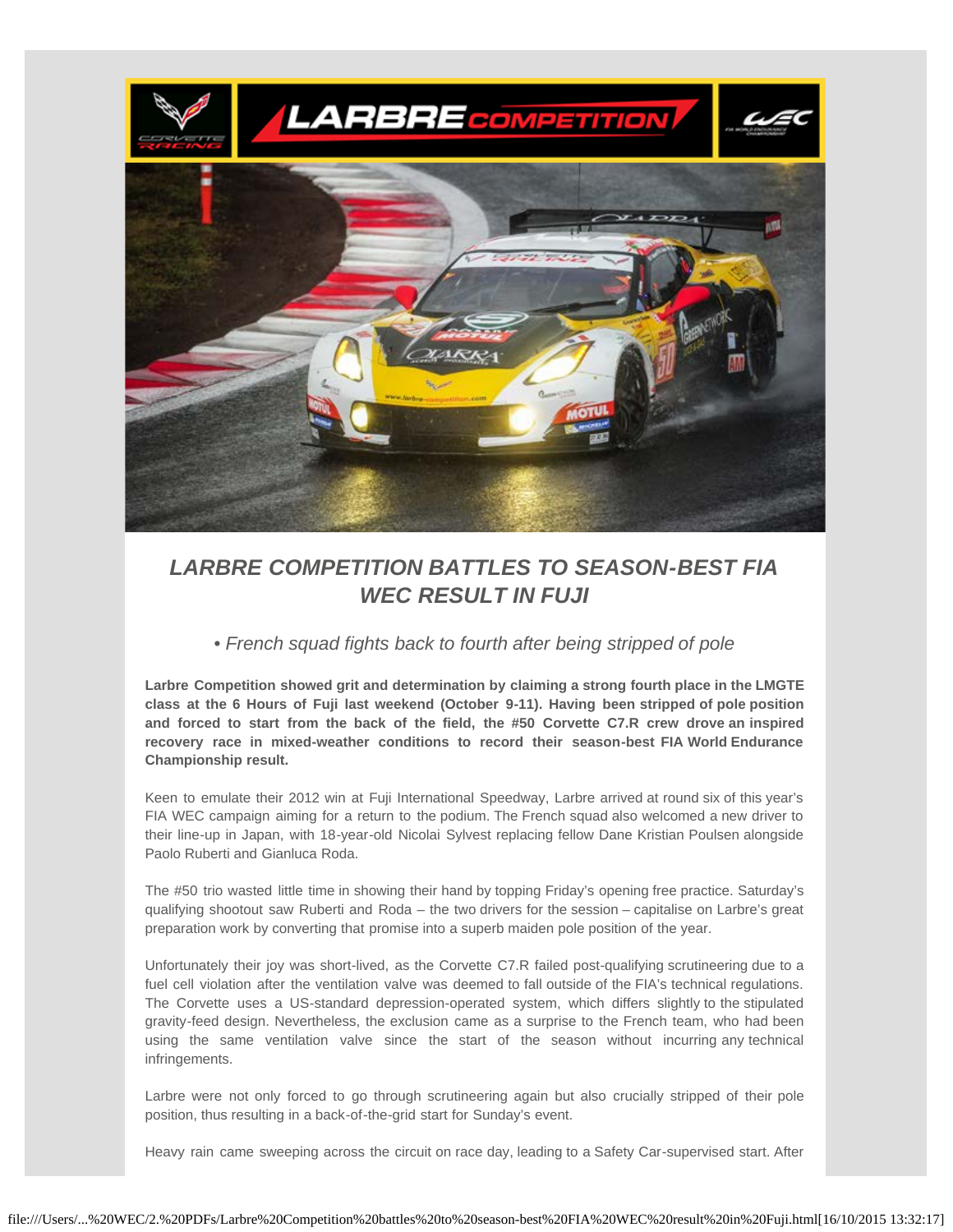45 minutes of neutralisation, proceedings got underway and Larbre quickly elected to make their first driver change, with Roda taking over from Ruberti. Their strategy ultimately paid off as the C7.R moved up to second as other competitors made their stops.

Roda battled treacherous conditions to deliver a flawless and consistent first stint, which allowed him to stay in podium contention. Based on their Michelin technician's advice and data, Larbre chose not to change Roda's full wets when he pitted ahead of his second consecutive spell behind the wheel. The decision turned out to be a mistake, as the increasing pace quickly triggered high tyre degradation and put the #50 Corvette in a perilous situation, especially when the Italian had to brake hard on a damp track.

Despite going over a kerb on the edge of the track as a result of the tyre wear, Roda put in a tremendous performance over the final six laps of his double stint before handing the car back to Ruberti. Having rejoined on intermediate tyres he duly turned up the heat to chase down the front-runners, before Sylvest made his competitive debut for Larbre. Despite dealing with mixed track conditions on a drying circuit, the young Dane kept his composure and was equally competitive on inters and slicks over a trouble-free double stint, posting several quick lap times throughout.

When Team SARD Morand's #43 Morgan LMP2 Evo triggered a late full course yellow by going off the track, Larbre decided to bring their final fuel stop forward. Unfortunately the caution period did not last long enough for the gamble to work, pushing the Corvette out of podium contention just as Ruberti climbed back aboard.

The Italian delivered a perfect final stint to keep SMP Racing's LMGTE Am championship-leading #72 Ferrari at bay and cement Larbre's fourth place, which earned the French squad 12 more valuable points.

**Paolo Ruberti:** "The floor of our Corvette was actually damaged when Gianluca went off track because his tyres were simply gone. In such difficult conditions, he was simply a passenger.

"After that we had a lot of understeer. It's a shame because the C7.R was as competitive during the race as it had been in qualifying.

"We've been hit with little niggles at every round this season, which have prevented us from being on the podium. I hope we can have a smooth run for the final two rounds."

**Gianluca Roda:** "That was a very strange weekend! I was very happy with the time I set for pole position. I also had a strong first stint in the race with good lap times and a firm position amongst the top drivers, which is very important for me.

"We made a mistake in choosing to remain on the full wets. Not only was the second stint dangerous but we also lost one minute and what would have been second position."

**Nicolai Sylvest:** "There were a lot of new things to consider over what was ultimately a weekend of learning. I'd only raced GTs four or five times before Fuji, so that was the first time I ever completed a double stint!

"I'd never been in wet conditions either but I think I did OK. For sure, if we had not been disqualified in qualifying we could have at least secured a podium."

**Jack Leconte, Team Manager:** "This weekend was Larbre Competition's 10th trip to Japan, a country where we have a successful track record. We were therefore quite optimistic ahead of the race and the pace was clearly there, as indicated by our fastest time in free practice and qualifying.

"With regards to the ventilation valve incident that led to us losing pole position, I'd like to point out that this year our Corvette C7.R has always passed FIA WEC technical scrutineering - which takes place under the authority of a group of 12 officials and as many pairs of eyes - including at the 24 Hours of Le Mans where the similar Pro-entered car won its class using the same system.

"Gianluca drove a particularly difficult second stint on worn-out full wets. With our partner Michelin we made a mistake, which pushed us out of a podium finish. Nicolai was very competitive in all conditions,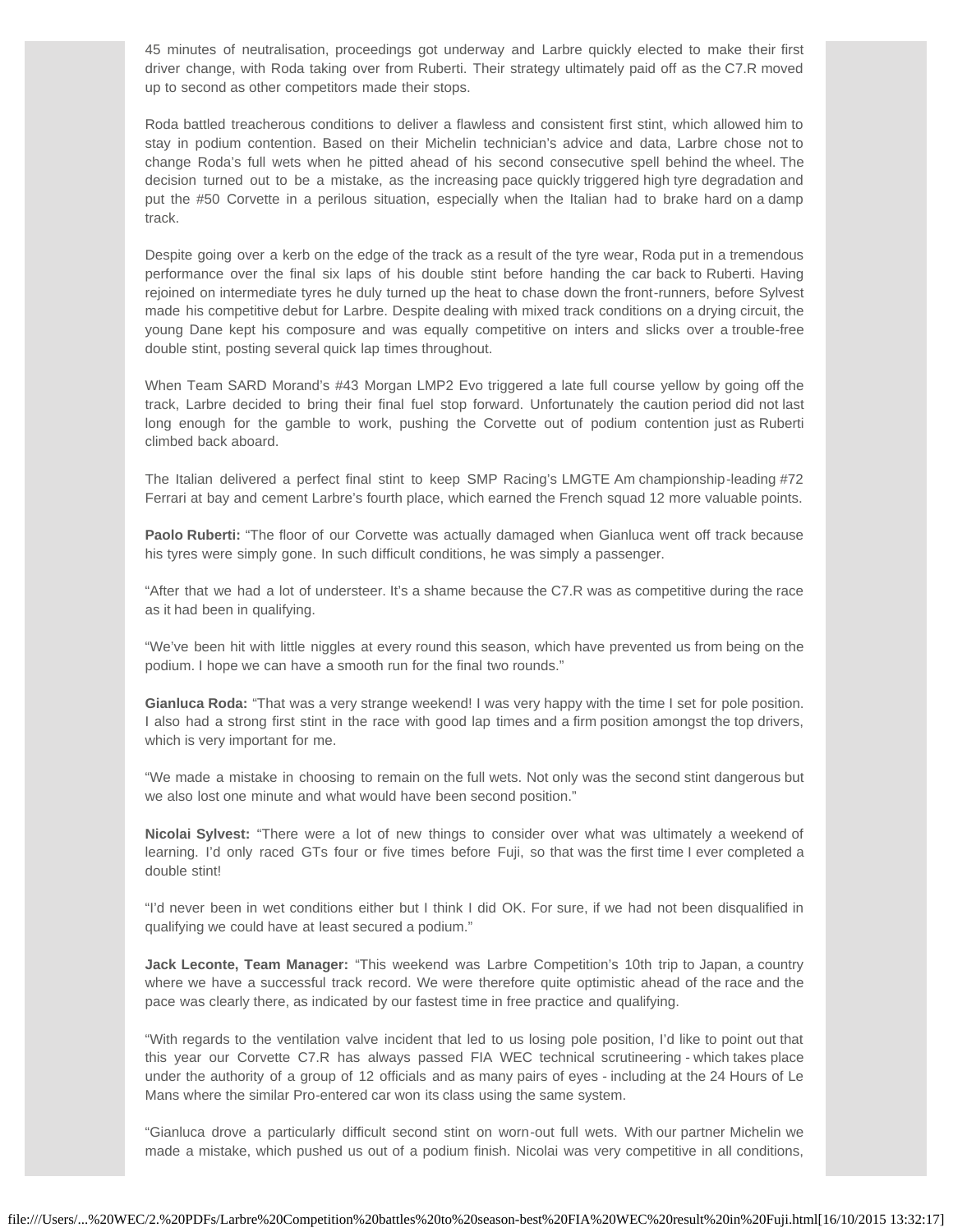especially considering it was his first race with us. In the end Paolo pushed hard to ensure we recorded our season-best result.

"I'm very confident for the next race in Shanghai; the team has recovered its level of performance and found the ideal set-up for the car. Once again, we'll do our best to get onto the podium.

"Finally, I'm happy to confirm that Nicolai Sylvest will be back with us at Shanghai, partnering Gianluca and Paolo in the #50 car again. I'm sure he will be able to build on everything he's learnt in Fuji and keep improving."

The seventh and penultimate round of the 2015 FIA World Endurance Championship season – the 6 Hours of Shanghai – will take place on October 30 – November 1 at the Chinese Grand Prix venue.

### **6 Hours of Fuji – LMGTE Am results:**

- 1. Dempsey Racing Proton / Porsche 911 RSR / Dempsey/Long/Seefried: 187 laps
- 2. Aston Martin Racing / Aston Martin V8 Vantage / Dalla Lana/Lamy/Lauda: 17.210s
- 3. AF Corse / Ferrari F458 Italia / Perrodo/Collard/Aguas: 1 lap

## **4. Larbre Compétition / Corvette C7.R / Roda/Ruberti/Sylvest: 2 laps**

- 5. Abu Dhabi-Proton Racing / Porsche 911 RSR / Ried/Al Qubaisi/Bamber: 2 laps
- 6. SMP Racing / Ferrari F458 Italia / Shaytar/Bertolini/Basov: 2 laps
- 7. Aston Martin Racing / Aston Martin V8 Vantage / Castellacci/Griffin/Hall: 3 laps

## **FIA World Endurance Championship – LMGTE Am classification:**

- 1. SMP Racing / Ferrari F458 Italia: 140 pts
- 2. AF Corse / Ferrari F458 Italia: 111 pts
- 3. Dempsey Racing Proton / Porsche 911 RSR: 104 pts
- 4. Aston Martin Racing / Aston Martin V8 Vantage: 99 pts
- 5. Abu Dhabi-Proton Racing / Porsche 911 RSR: 58 pts
- 6. Aston Martin Racing / Aston Martin V8 Vantage: 40 pts
- **7. Larbre Compétition / Corvette C7.R: 34 pts**

#### **ENDS**



*Click on images to download in high resolution* © *Vision Sport Agency*